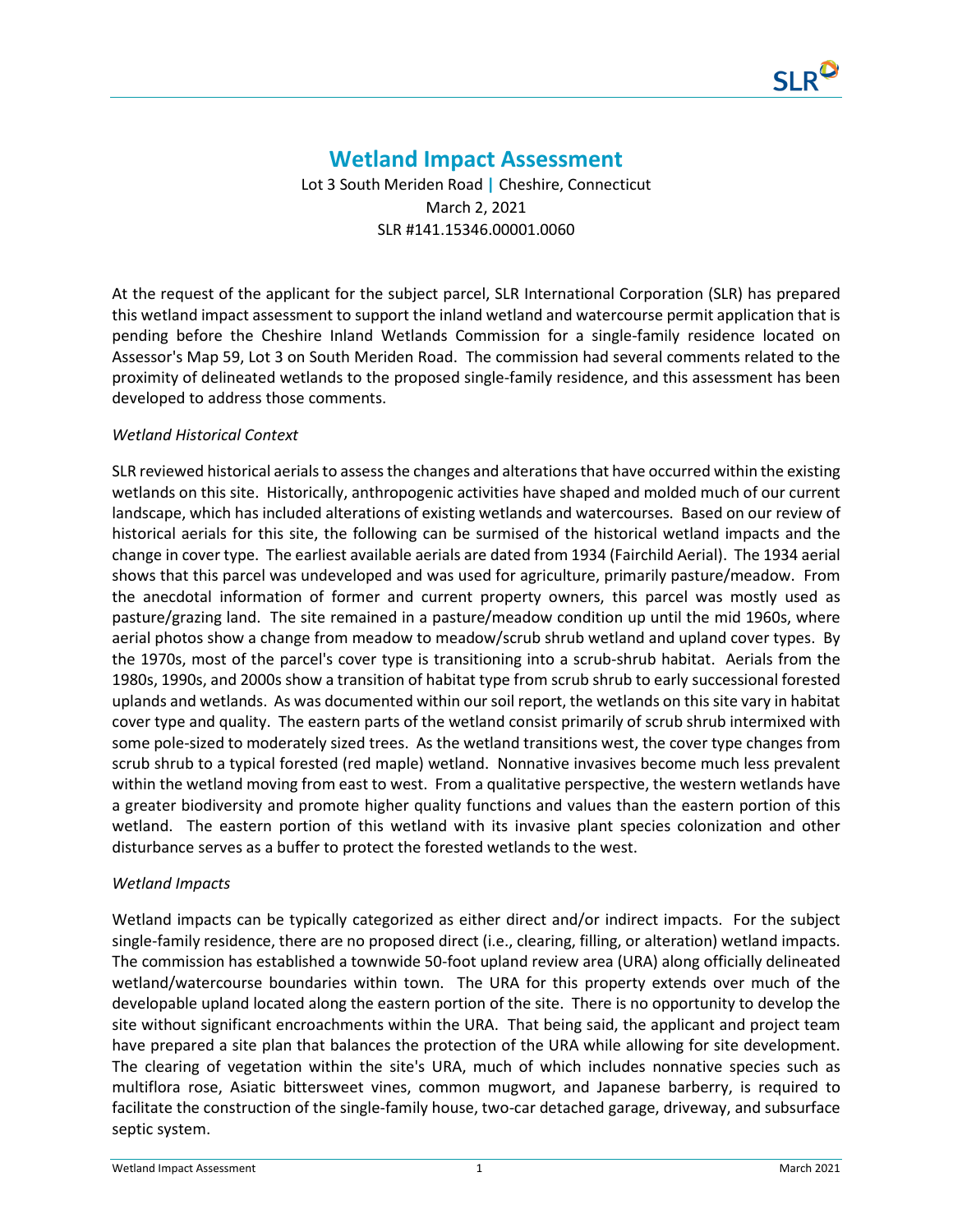

Indirect impacts are those activities that do not have a direct impact on a wetland/watercourse but can result in an adverse impact on the wetland/watercourse from adjacent upland activities. Such indirect impact activities can include changes in groundwater and surface water drainage/discharge patterns to wetlands/watercourses, invasive plant species colonization within adjacent uplands/wetlands from soil disturbance and increased sunlight penetration, removal of wetland-dependent upland wildlife habitat (i.e., obligate vernal species), and increased nutrient/sediment loading from stormwater runoff into wetlands and/or watercourses. For this proposed single-family residence, our team of engineers has developed a plan to protect the wetland resources on site from indirect impacts. The following best management practices (BMPs) have been proposed for this site:

- A robust sediment and erosion control plan has been prepared and will be implemented prior to land clearing to help protect the water quality within the wetlands located downgradient.
- Site grading has been developed that maintains existing subsurface and surface water drainage patterns to existing wetlands.
- The house has been minimized to a three-bedroom house to reduce the house and septic system footprint and URA clearing requirements.
- The detached garage has been relocated closer to the house to reduce clearing and impervious cover within the URA.
- The house has been shifted east away from the wetlands and as close to the front yard setback as allowed by local zoning requirements.
- Vegetated maintained lawn is proposed to prevent colonization of cleared URA by invasive plant species.
- A planted rain garden will be installed downgradient from the house to collect and treat roof stormwater runoff via nutrient filtration (plant uptake) and infiltration (soils) of stormwater.
- A split rail wood fence will be installed along the clearing boundary to help demarcate the noclear limit within the URA.
- Conservation markers have been added to the plans to help denote the URA protection area.

The BMPs as described above will help protect the wetland from indirect impacts. There will be no significant alteration of the drainage patterns to the wetlands. There will be no clearing of wetlanddependent upland wildlife habitat. The eastern portion of the wetland is already colonized by invasive plant species, so further colonization caused by upland vegetation clearing is not anticipated. Most importantly, the eastern wetland will continue to serve as a buffer to the western portions of the wetland on site. Lastly, the water quality within the wetlands is being protected through sediment and erosion control protection during construction and a planted rain garden.